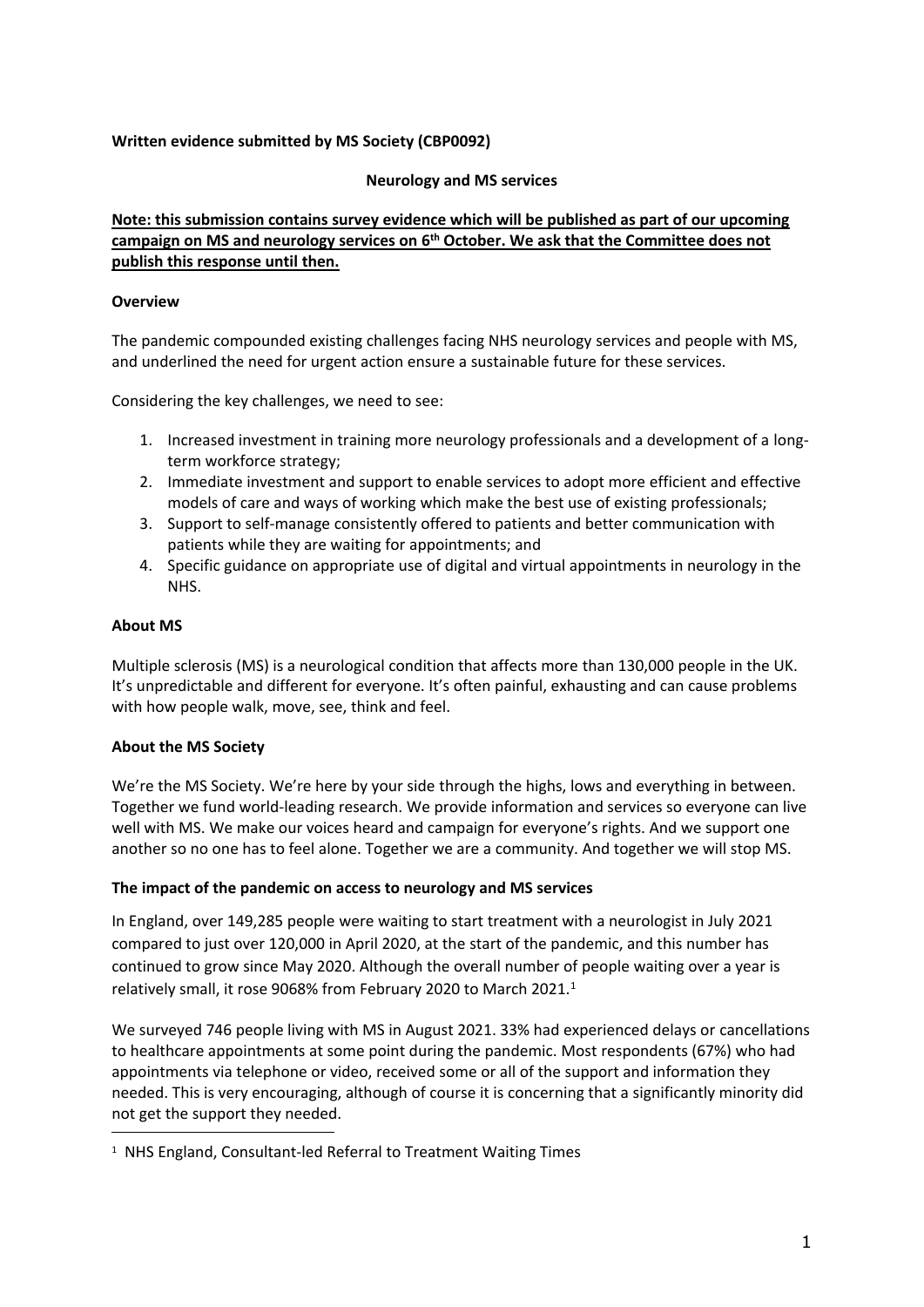We also surveyed 196 healthcare professionals in August 2021 including nurses and physiotherapists working with people with progressive neurological conditions (such as MS, Parkinson's and Motor Neurone Disease). More than half (53%) said waiting times for their service have increased since March 2020. Of those, nearly a quarter (22%) estimated it could take 1-5 years to return to prepandemic waiting times.

# **Impact on people with MS**

Disrupted access to neurology services has clearly had a negative impact on many people with MS. Our survey of people living with the condition found over half (53%) said a reduction to the specialist support they received before the pandemic contributed to their symptoms getting worse to some or a great extent.

Professionals also believe capacity challenges are having a negative impact on patients. Our recent survey of neurology healthcare professionals found over 3 in 5 (63%) professionals said they were finding it 'very challenging' or 'extremely challenging' to provide a good service for everyone already on their caseload. Whereas, only 1 in 3 (31%) said that that was the case pre-pandemic. Of those who were finding it challenging to some degree:

- 4 in 10 (42%) said they have had to compromise the quality of care they would normally deliver.
- 7 in 10 (73%) have been unable to see everyone who needs to access to their service in a timely way.
- 32% said they are concerned that the safety of some of their patients may be compromised.

### **Capacity to address the neurology backlog and approaches to manage it**

Dealing with the backlog and continuing to see growing numbers of new patients, will be challenging for neurology services. Our survey of 196 healthcare professionals working with people with progressive neurological conditions in August 2021, found that, among those who said waiting times have increased since the pandemic (53%), nearly a quarter (22%) estimated it could take 1-5 years to return to pre-pandemic waiting times.

Lack of staff and staff burnout will undermine the ability of services to address the backlog. 29% of professionals said their service has fewer staff than before the pandemic, and of those who were finding it to some degree challenging to provide a good service, 3 in 5 (60%) were concerned about staff burnout. We also asked professionals, in the next 5 years, what they think the challenges will be for services for people with progressive neurological conditions. 88% said increased caseloads and 65% said specialist staff leaving the workforce.

Before the pandemic, there was already a serious shortfall of neurology professionals. An audit of 51 UK MS services in 2020 suggested a sensible caseload for a neurologist of 615 people with MS, but found on average neurologists had caseloads of 1,815 patients. For MS nurses, caseloads of 315 per nurse are considered optimal, but the audit found on average they were in

fact 1,757. Estimates suggest at least 200 more MS nurses and over 100 more neurologists are needed for MS services' caseloads to be sustainable.<sup>2</sup>

In terms of how to overcome the challenges services are facing, we recommend:

<sup>&</sup>lt;sup>2</sup><sup>8</sup> Hobart J, Rog D, Matthews J (2020) MS Audit Presentation at Raising the Bar for MS conference. November 2020